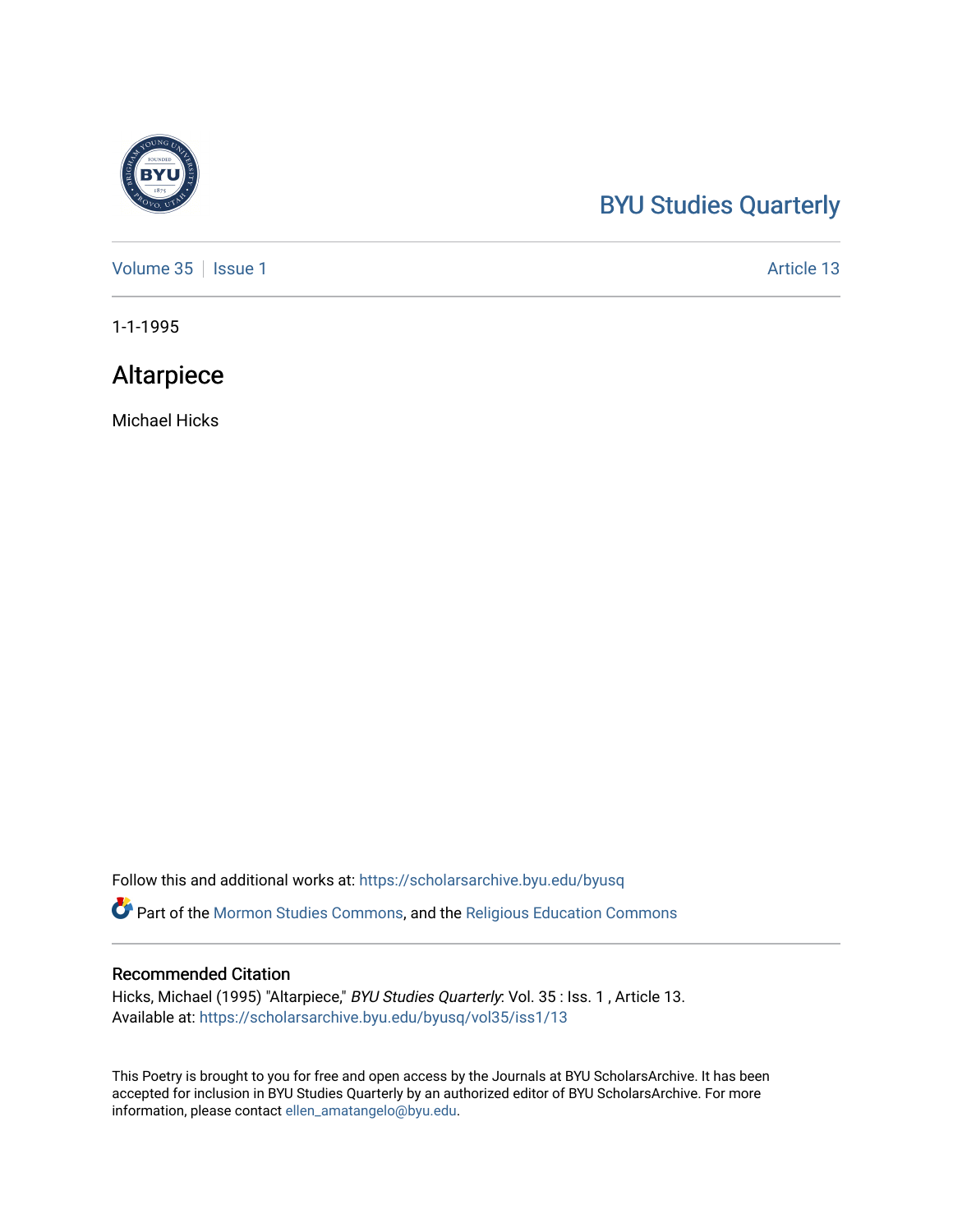a thought

# **Altarpiece**

# I. Eve

It was easier to sleep then before the wolf But tonight in the pasture in her sleep had learned to howl one fruit named her, and only the river its voice like sang at night peeling a branch, behind the fresh orchard its flesh thick where she reclined with syllables amid acres of stars. as if to say So this was sleep, that with one bite to unloose the senses her body might ripen, like horses in the field her hair become and dream herself a crown of blossoms across that first day whose scent could of pruning and staking worm its way into the long rows of trees some extravagant dawn, whose tides of leaves maybe tomorrow, bobbed with fruits indistinguishable only she and he from yesterday, could name. except for